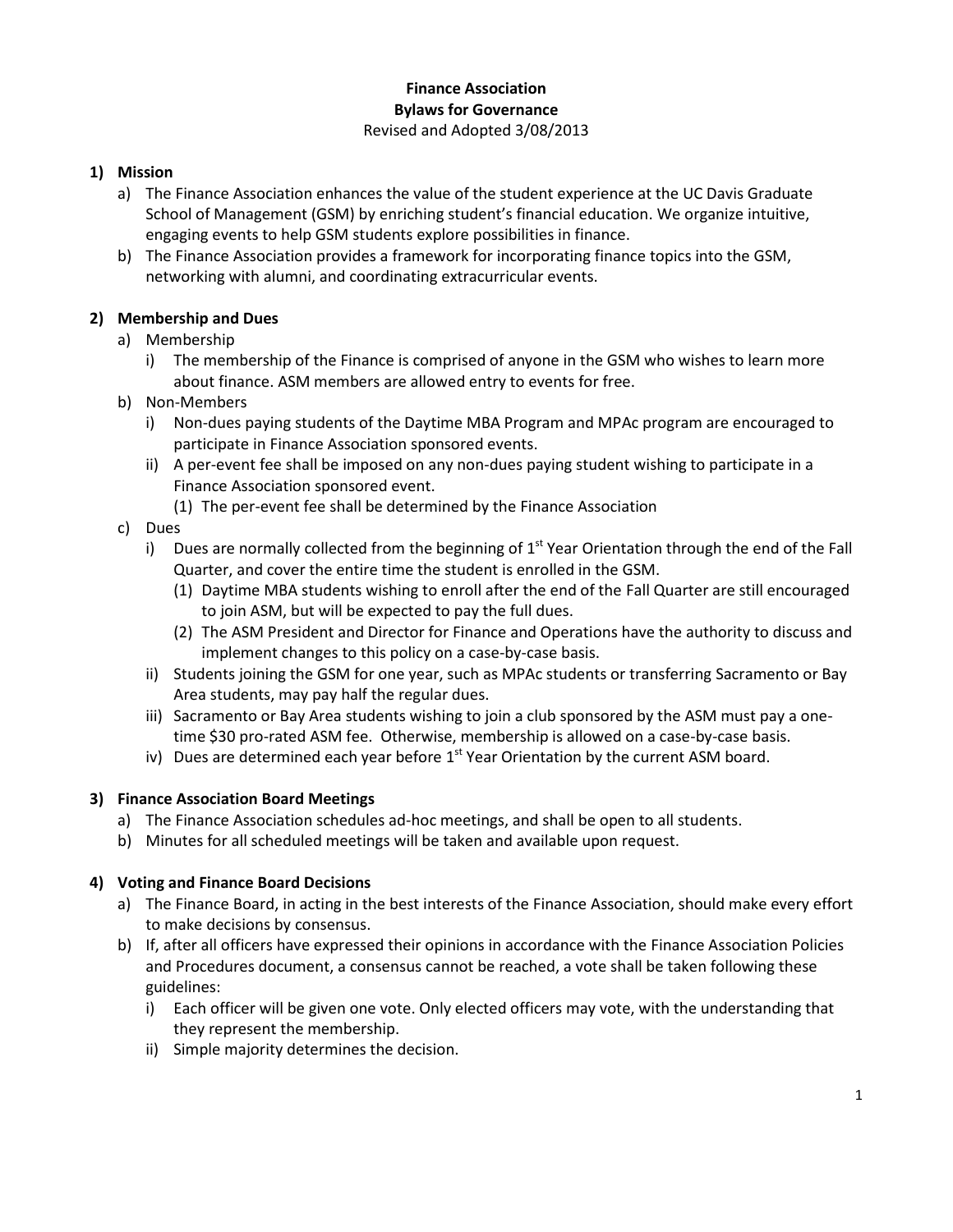# **5) Finance Association Board**

- a) The ASM Board consists of three MBA student officers.
- b) Each MBA student officer and representative is entitled to a vote on any measures brought to a vote by the Board.
- c) President
	- i) The Finance Association President shall:
		- (1) Coordinate the activities of the Finance Association officers and Finance Association events.
		- (2) Facilitate Finance Association meetings, to include setting an agenda and scheduling meetings.
- d) Vice President
	- i) The Finance Association Vice President shall:
		- (1) Facilitate any Finance Association Board meeting that the President cannot attend.
- e) Finance Chair
	- i) The ASM Director of Finance and Operations shall:
		- (1) Prepare and maintain the Finance Association budget and submit the budget to the officers for approval.

### **6) Election of Finance Association Board Officers**

- a) Club Officer Elections
	- i) The ASM Vice President and Club Liaison, with the Club Presidents, will create a schedule and coordinate the election procedure for all Club Officers.
	- ii) Election timelines will be finalized before the end of Fall Quarter.
	- iii) Club Officer election deadlines, job descriptions, requirements for nominations, and voting criteria will be distributed during the fifth week of Winter Quarter by the outgoing ASM Vice President and Club Liaison with the assistance of the incoming ASM Vice President and Club Liaison.
	- iv) Only ASM members in good standing may run for Club Officer positions.
- b) Club Officer Transitions
	- i) Outgoing Club Officers should develop a transition plan during the Fall Quarter and be prepared to assimilate the incoming Club Officers during the Winter Quarter.
	- ii) Incoming Club Officers shall take office no later than the first day of Spring Quarter.

# **7) Term of Office, Replacement of Officers and Removal of Officers**

- a) MBA ASM Board Officers Term of Office
	- i) Terms begin at the end of the winter quarter and end at the end of the next winter quarter.
	- ii) Transition Process
		- (1) The newly elected Finance Association board will assume their roles before the end of the winter quarter.
		- (2) This process will be determined by the outgoing ASM Board but shall include ample time, assistance and training.
- b) Replacement of Officers
	- i) Candidates should run for Finance Association Board office only if reasonably sure of being able to serve their full term. If unforeseen circumstances arise and an Officer is unable to complete their term the ASM Board can determine if a replacement is necessary.
- c) Removal of Officers
	- i) An officer may only be removed from office by a 2/3 votes of all voting officers.
	- ii) All voting officers must be present for a vote of removal to occur.
	- iii) The officer being voted on does not have a vote, but shall be present for the vote if they choose.